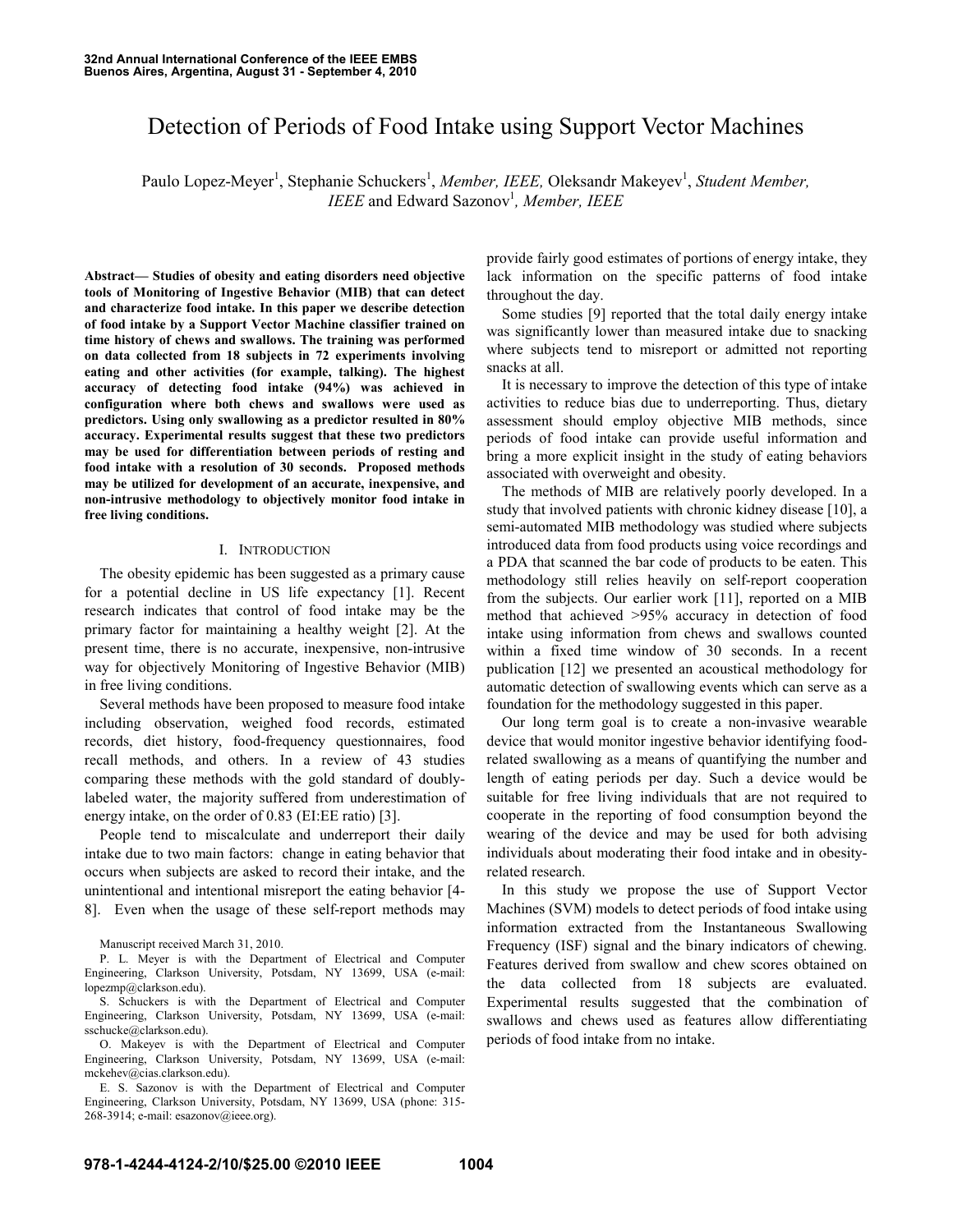# II. METHODOLOGY

# *A. Data collection*

Data from 18 human subjects were used (11 males, 7 females) [13]. The average BMI across the sample population was  $28.01 \pm 6.35 \text{km/m}^2$ , age of the subjects varied from 18 to 57 years. Institutional Review Board approval was obtained for this study. Subjects read and signed the informed consent form document.

Each subject performed 4 experiments. These experiments consisted of a 20 min inactivity period, a meal period and a final 20 min inactivity period. For both inactivity periods the subject was asked to stay silent for the first 10 minutes and then to read aloud for the last 10 minutes; the meal period consisted on an unlimited time to eat a meal of fixed size that included the following food items: a slice of cheese pizza, a can of 1% fat yogurt, an apple, and a peanut butter sandwich. The provided drink was clear water.

The following is a brief description of the sensors and data collection procedure while a detailed version of the same can be found in [13]. A miniature throat microphone located over the laryngopharynx was used to detect swallow sounds which were captured through a line-in input of a standard sound card. Monitoring of chews was done by mechanical means using a piezoelectric film strain sensor to monitor skin strain due to chewing. This signal was acquired by a 16-bit data acquisition module USB-1608FS at a sampling rate of 100 Hz.

During each session of the data collection, subjects were videotaped in profile by a camcorder to capture subject activity. A human rater marked manually the beginning and the end of swallows and of the chewing periods based on the video, audio recordings and strain sensor signals using specially designed LabVIEW software. Reliability of the manual scores was established by Intra-class Correlation Coefficients [13]. The resulting scores included the following:

- 1. The swallowing score contained the time of occurrence and duration of each swallow during the experiment.
- 2. The chewing score contained the time of occurrence, duration and number of chews in each chewing sequence.

The swallowing and chewing scores provided the initial data for the food detection methodology described here.

#### *B. Data preprocessing*

For each swallow, the difference in time was calculated between a swallow located at moment  $t_i$  with respect to the previous one located at moment  $t_{i-1}$ , where  $i = 2,...k$  is the number of the current swallow in a subject's visit. Instantaneous Swallowing Frequency (ISF) for *i-th* swallow is defined as:  $f_i = (60 / t_i - t_{i-1})$ , where  $f_i$  is ISF, expressed in swallows per minute. That is, swallowing frequency is the inverted difference in time between two consecutive swallows represented as an instantaneous value.

An example of the ISF signal generated for a complete visit of one subject is presented in Fig. 1. Swallow locations are



also plotted on the timeline for resting swallows (cross marks) and food related swallows (dot marks). Higher amplitude of the ISF signal indicates a shorter time difference between two consecutive swallows.

For our study we interpolated the original swallowing frequency signals that consisted on unevenly distributed points in time to obtain a set of points uniformly distributed in the same time range in such a way that each point of a new set would correspond to time period of 0.25 second or a sampling frequency of 4 Hz. This sampling frequency is significantly higher than the highest swallow frequency observed in our experiments (45.8 sw/min =  $0.76$  sw/sec) and guaranties that there will be no information loss due to sampling.

The ISF signal is divided in *M* decision epochs  $E_j = [S_{j1}, S_{j2},..., S_{j120}]$ , for  $j = 1,2,...M$  of 30 second duration; each one of these epochs has a total number of 120 sample points  $(S_k, k = 1, 2, \dots 120)$ .

The next preprocessing step consisted of applying Fast Fourier Transform (FFT) to each decision epoch, resulting in 120 coefficients  $F_k$ ,  $k = 1, 2, \dots 120$  in the frequency domain. The phase of the spectrum was not of interest, therefore only the absolute value of the spectrum (60 coefficients) was used to build magnitude spectrum frames Γ*<sup>j</sup>* .

$$
FFT\{\mathbb{E}_j\} \to \Gamma_j = [F_{j1}, F_{j2}, ..., F_{j60}] \quad \text{for } j = 1, 2, ... M.
$$

To make spectrum frames from different experiments and different subjects comparable to one another, each frame was

normalized to unit power: 
$$
\Gamma'_j = \Gamma_j / \sum_{k=1}^{60} F_{jk}
$$
. Examples of 30

second epochs are presented in Figure 2 and 3, where the ISF signal segment and its associated frame spectrum for a typical resting period epoch (Figure 2) and a food intake epoch (Figure 3). These plots show that food intake epochs present higher frequency components in the normalized magnitude spectrum frames. Amplitude of each *E<sup>j</sup>* is obtained as the root mean square of the sample points for that

epoch: 
$$
A_j = \sqrt{\frac{1}{120} \sum_{i=1}^{120} S_{ji}^2}
$$
.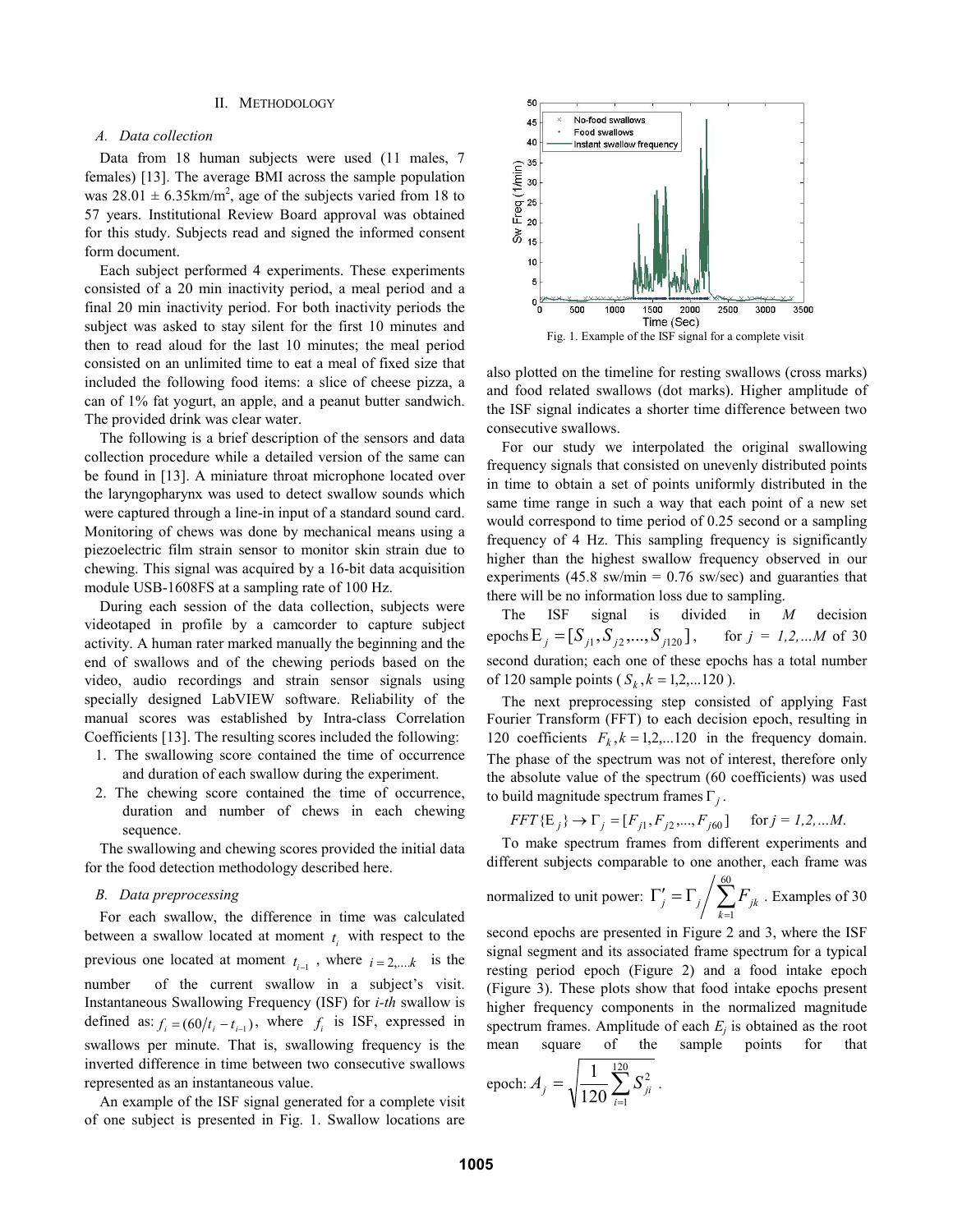

Fig. 2. Example of an epoch from a resting period. First 25 harmonics of the spectrum are shown



Once the amplitude and the normalized magnitude spectrum frames are defined for each epoch, they are used as characteristic features with additional binary indicator of chewing inside the epoch, defined as  $\zeta_j = -1$  *if* no chew is present inside the epoch and  $\varsigma_j = +1$  if chewing is present.

Class labels are defined as  $r_j = -1$  if  $E_j \in C_1$ , and  $r_j = +1$  if  $E_j \in C_2$ , where  $C_l$  represents the resting label and  $C_2$  the food intake label. The data set is then described as pairs of features and labels:  $V_k = \{x_i, r_i\}_{i=1}^N$  $V_k = \{x_j, r_j\}_{k=1}^N$ , where  ${A_i, \Gamma^i, \varsigma_i}^M$  $f(x_j) = \{A_j, \Gamma'_{j}, \varsigma_j\}_{j=1}^M$  for  $j=1,...,M$  total number of epochs and *k=1,2,…,N* total number of visits.

# *C. Classification model using SVM*

A model with a population-based approach is proposed here, where a significant sample of the population is used to define a representative group model. This model is obtained using training data that consists of labeled examples defined by common descriptive features. The resulting group model is then used to predict the labels of future data based on their known features.

There are many supervised learning techniques that can be used for classification tasks, one of them being Support Vector Machines (SVM), which has proved to have excellent performance in classification problems [14]. SVM relies on the processing of the data to represent patterns in a higher dimension, with an appropriate mapping function into a new space, to be solved by a linear function, which would be the same as a non-linear function in the original space. Because of this particularity, SVM is capable of producing very complex decision functions. To implement a classifier using SVM technique, LibSVM software package was used [15]. Radial Basis Function kernels were used for the model and parameters, penalty value *C* and kernel's gamma value γ, were optimized through a grid search procedure varying *C* as  $C = e^x$  for  $x = \{0, \ldots, 5\}$  and *γ* as  $\gamma = e^y$ for  $y = \{-4, -3.9,...,-3\}$ .

Different group models were implemented. The first one was implemented with only information extracted from the swallow sequences, that is, using amplitude and magnitude spectrum frames as features  $x_i = \{A_i, \Gamma^i\}$  $x_j = \langle A_j, \Gamma'_{j} \rangle_{j=1}^{M}$ . The second model uses information from swallows and chews together as features like  $x_i = \{A_i, \Gamma^i, \varsigma_i\}_{i=1}^M$  $x_j = \langle A_j, \Gamma_j, \varsigma_j \rangle_{j=1}^M$ . Also, models were compared when data was scaled and not scaled. Data scaling was used to represent different features in a comparable range between them, in our case '0' for the minimum value and '1' for the maximum.

In order to quantify the ability of the evaluated features to differentiate between periods of resting and food intake we used accuracy measurement, defined as the ratio between the number of correctly classified epochs and the total number of

epochs in each visit 
$$
Acc = \frac{T_+ + T_-}{T_+ + F_- + T_- + F_+}
$$
, where  $(T_+)$  is

the number of correctly classified food intake epochs, and (*T-*) is the number of correctly classified resting epochs;  $(F<sub>+</sub>)$  and (*F-)* are the number of incorrectly classified food intake and resting epochs respectively.

Hold-out cross-validation was used to train and validate the group model. From the 18 subjects, 9 are selected randomly and their visits were used to train the group model; remaining 9 subjects were used as the validation data set. To reduce bias in results, 10 randomized rounds were performed and the accuracy of the classifier was obtained as the average accuracy across the validation results.

#### III. RESULTS

Data from 18 subjects were used for analysis; 72 visits were divided in epochs and for each one, amplitude of the ISF segment, normalized magnitude frequency spectrum, and presence or absence of chewing were computed. These attributes were used as features to develop an SVM classification model.

The first model was implemented using information only from swallowing, that is, average amplitude and frequency spectrum of the ISF segment, and achieved an accuracy of 77.6%. When scaling the features to have a comparable range among them, the accuracy increased in about 3% (Table 1).

The addition of the chewing sensor resulted in a significant improvement of the model. When data were not scaled, the model achieved an accuracy of 94%. When comparing this model with the one implemented with scaled data, no significant difference in results was observed (*p*>0.05), obtaining an accuracy of 93.8%. Table 1 summarizes the results obtained for the different models implemented.

#### IV. DISCUSSION

It can be seen from Figure 2 and 3 that the differences observed in the ISF signal obtained from swallowing